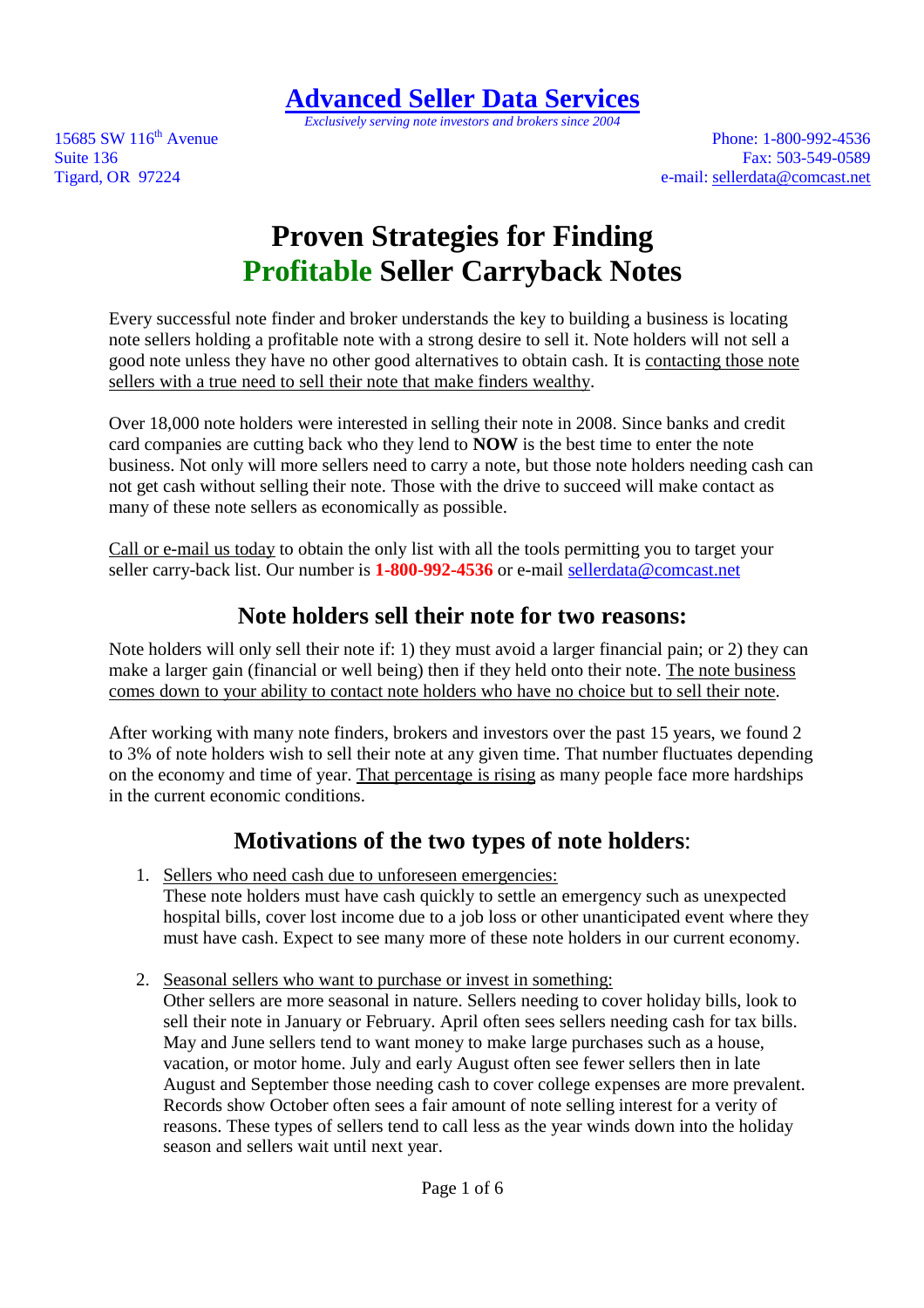## **All successful Note Finders have ONE thing in common:**

Over the past 15 years, we have seen many note finders and brokers flourish while others fail. The **ONE THING all successful finders have in common,** they consistently contact the 2-3% of note holders wanting to sell their note.

### **Keys to consistently locating profitable notes**

Successful note finders consistently find profitable notes with willing sellers by:

- 1) Using predictable, scientific marketing methods. They know for every 1000 note holders they proactively contact, 8 to 25 will request a quote.
- 2) They avoid wasting cash marketing to notes in second position, notes that have been paid off and other notes their investors will not purchase.
- 3) They repeat their marketing methods month after month and continuously improve as they gain experience. The more experience the more responses and deals you close.

## **Proven Methods to find note holders**

The three best ways to contact note holders are 1) Direct Mail, 2) Website, 3) Networking with Realtors and other real estate professionals.

| <b>Technique</b>   | <b>Positives</b>                                              | <b>Negatives</b>                                                                                |
|--------------------|---------------------------------------------------------------|-------------------------------------------------------------------------------------------------|
| <b>Direct Mail</b> | Target specific notes you know<br>your investors want         | Higher initial costs                                                                            |
|                    | Brings in the most number of<br>notes per dollar spent        | Need to mail at least 1,000 note<br>holders a month to sustain<br>business                      |
|                    | You can reach almost every note<br>holder that exists         |                                                                                                 |
|                    | Very few competing brokers-see<br>explanation below           |                                                                                                 |
|                    | Will direct note holders to your<br>website for double appeal |                                                                                                 |
| Website            | Fairly cheap if you avoid pay per<br>click                    | Must stand out in search engines<br>to direct note holders to your site                         |
|                    | Easy to run if you are operating a<br>part time note business | Competing against hundreds of<br>other brokers on the web at time<br>note holder wishes to sell |
| <b>Networking</b>  | Very inexpensive                                              | You must educate the Realtors and<br>sellers how you can help them                              |
|                    | Almost no competing brokers                                   | Notes created will have no<br>seasoning and little value to<br>investors                        |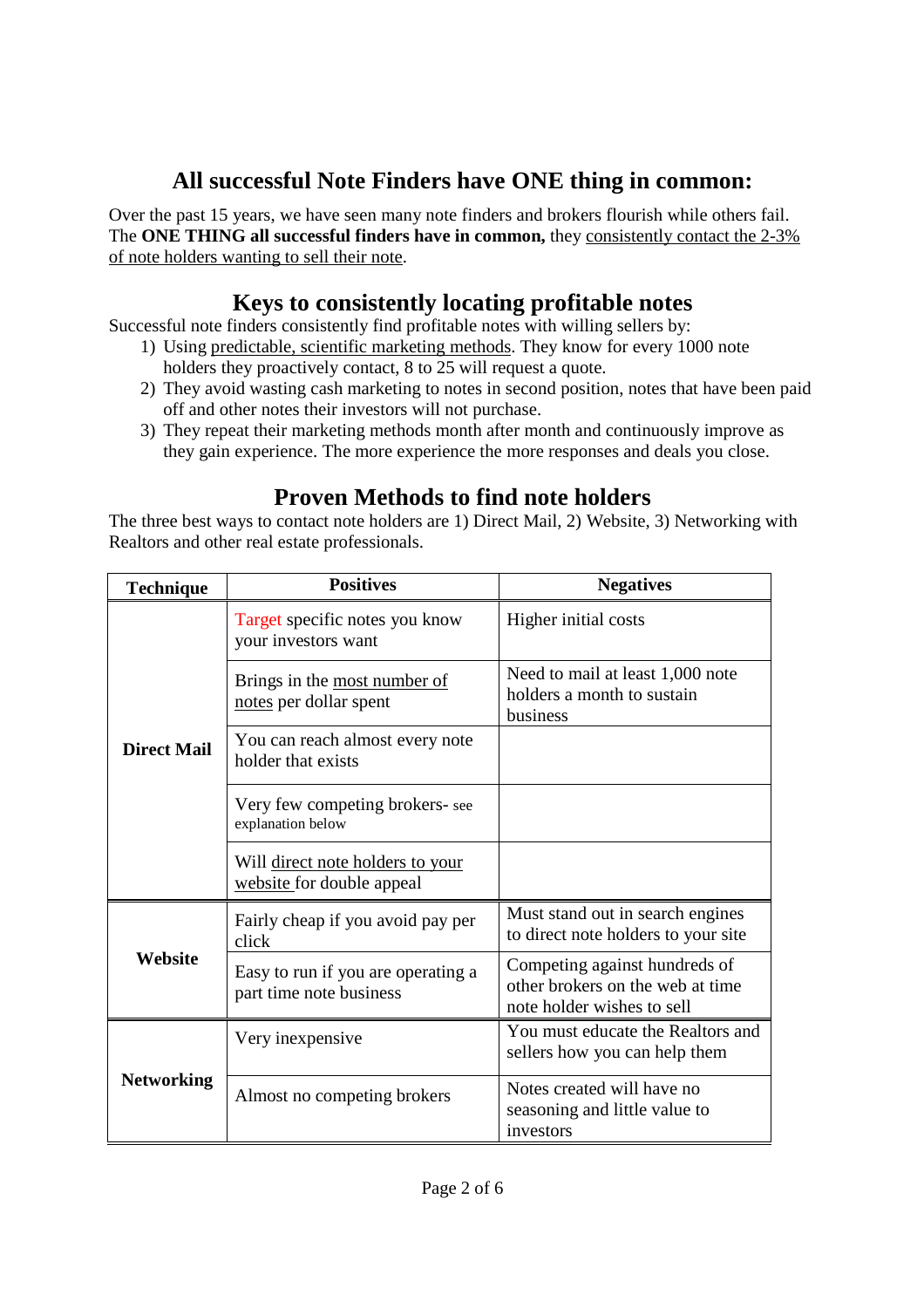## **Why High Producing Note Finders use Direct Mail**

While there are several proven avenues to market your company, direct mail is one of the easiest to understand and build consistent results at the lowest cost per funding transaction.

- **Target specific notes you know your investors want:** You can target notes based on location, loan amount and seasoning (age) of the note that works best for your investors.
- **Direct Mail brings in the most notes per marketing dollar spent:** While direct mail may cost more to get started, you have many more note holders contacting you then any other method. Being in contact with 10 to 20 note sellers every month is normal.
- **Direct Mail can reach almost every note holder:** You can literally reach over 500,000 note holders if you had the budget. All seller carryback transactions are public record. This makes it easy to find and contact the note holder.
- **You are actually competing against very few other brokers:** While several brokers may mail to the same note holder, only the broker who contacts the seller when they need to sell their note will be called. Brokers mailing before the note holder is ready to sale plant the idea of selling the not but their name is forgotten. Do you remember who mailed to you last month? By mailing before the seller is ready, your competition plants the idea to sell the note and you harvest the crop by contacting the seller when they are ready to sell. Note holders will remember the message they can sell their note but not the name or phone number of the broker who sent the first postcard.
- **You can proactively contact note holders and direct them to your website:** Using direct mail to introduce your company and direct them to your website will give your website an extra boost with notes your investors can purchase.

## **Building a Consistently Producing Mailing Program**

Direct mail is ideal for newer or less experienced note finders to start because they will proactively contact note holders knowing a certain percentage will call on them. Direct mail campaigns are nothing more then easy math exercises. Look at our Excel spreadsheet **Broker Direct Mail Calculations** to see what returns you can expect from a mailing campaign. All you need to do is fill in the boxes.

If you use the tips below, new finders should close an average of one note for every 1000 note holders contacted. A \$500 investment can turn into \$2,500 or more into your pocket. The results are more consistent and predictable as larger numbers of note holders are mailed. As your experience increases, you will be able to close better then one in 1000 notes and your profit is higher. We know experienced brokers (5+ years full time) who averaged over \$7,000 per transaction. This will not happen until you have taken the first step and work your way up.

As you see when playing around and using different numbers in our Broker Direct Mail Calculation worksheet, each variable can have a significant impact on the ultimate outcome of your profitability. While experience will teach you many things, here are some tips to shorten the learning curve and increase your profit quicker.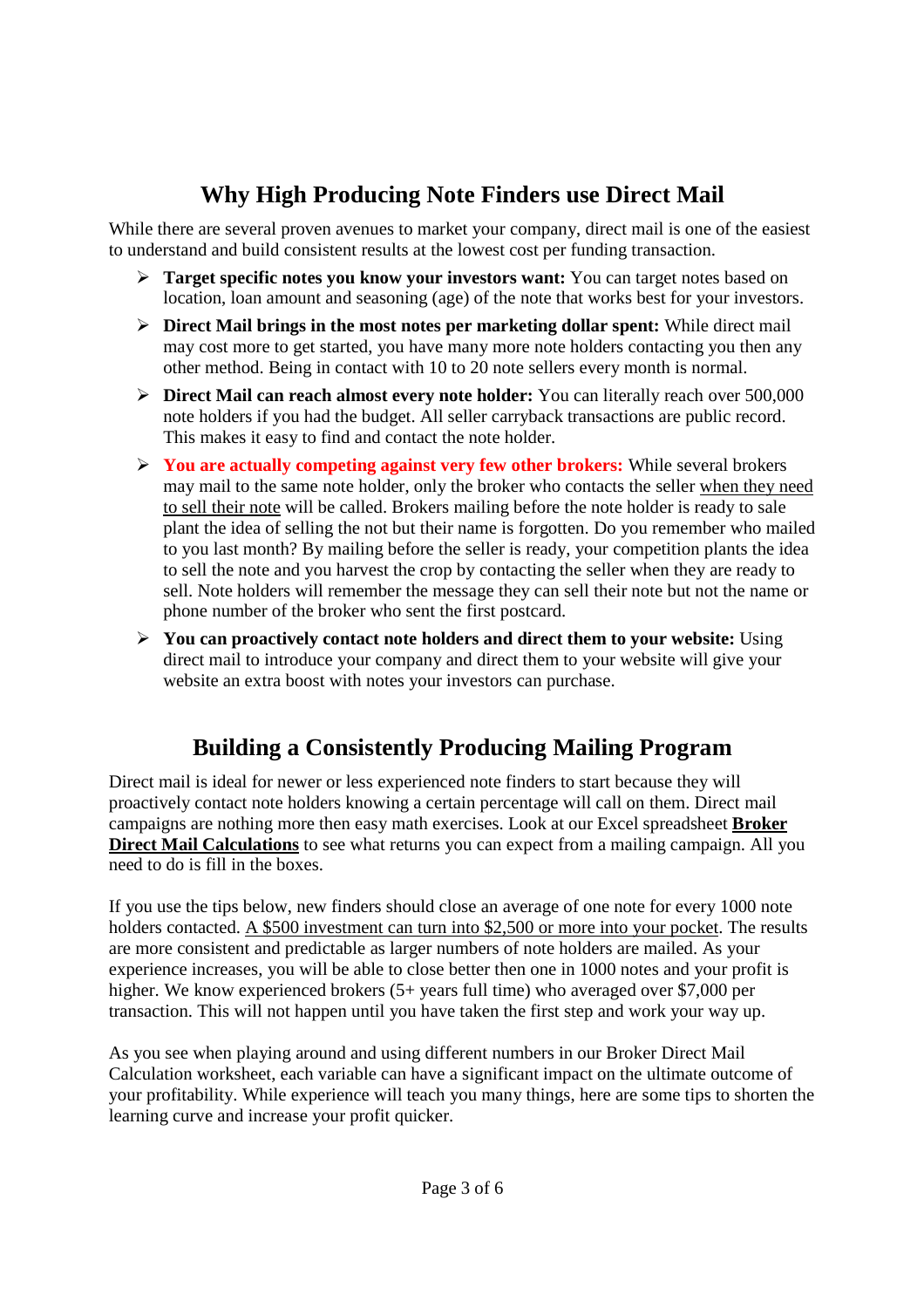## **Tips for Direct Mail**:

Here are tips given out by recognized experts in direct mail advertising. This information is generally reserved for professionals earning a living writing and producing direct mail. We want you to have them because every tip you follow will increase your success.

#### **TIP 1 The postcard or letter will make the biggest difference in your success.**

Note holders will accept or reject your mailer in the first four seconds they see it. You must have the following **essential elements for note sellers to call you**:

- **1.** Start with an **ATTENTION GRABING HEADLINE** that provokes the seller to want to read more! You have seven seconds to convince sellers your message is worth reading.
- **2.** Give sellers three (not two or four) reasons they should call you. Grouping ideas in threes has a much greater impact then any other number.
- **3.** Give the note holder a sense of urgency to call you now, before they put your message down and forget about you. Give them a "special" price if they call today.
- **4. Always include your toll free number. People needing money will not pay for the call.** Toll free number providers can be found on our list of Helpful Business for Note Finders or search the internet. Services start at \$9.99 per month.
- **5.** Put your toll free number in **red bold** at least two places on the mailer so the note seller can find it easily. Prospects will not call if they need to hunt down your phone number.
- **6.** Offer something **free** or let them know obtaining a quote from you is "free" People who need cash like free things. Remember- the free item is limited to those who call today. (**create urgency!)**
- **7.** Make the seller feel comfortable calling you by telling them they have **No Obligation** by calling you today. People are reluctant to call companies if they believe a high pressure sales person is waiting at the end of the line.
- **8. Be direct and affirmative with your message**. This is the tip many brokers fail to implement so they do not obtain the results they should. Use short terms like "Cash Now!" and "Call Today!" NOT "Would you like cash" or "Call me if you want a quote"

#### **Tip 2 A reliable list is vital to contact the most note holders without wasting money on note sellers you can not help.**

Your list must guarantee all names you mail are seller carryback note holders with all known bad notes and duplicate names eliminated before you purchase it. If not, you are wasting money mailing people who don't hold notes, mailing the same person twice and mailing to addresses the seller can not be reached. See our document "**Keys to a killer mailing list**" for more information.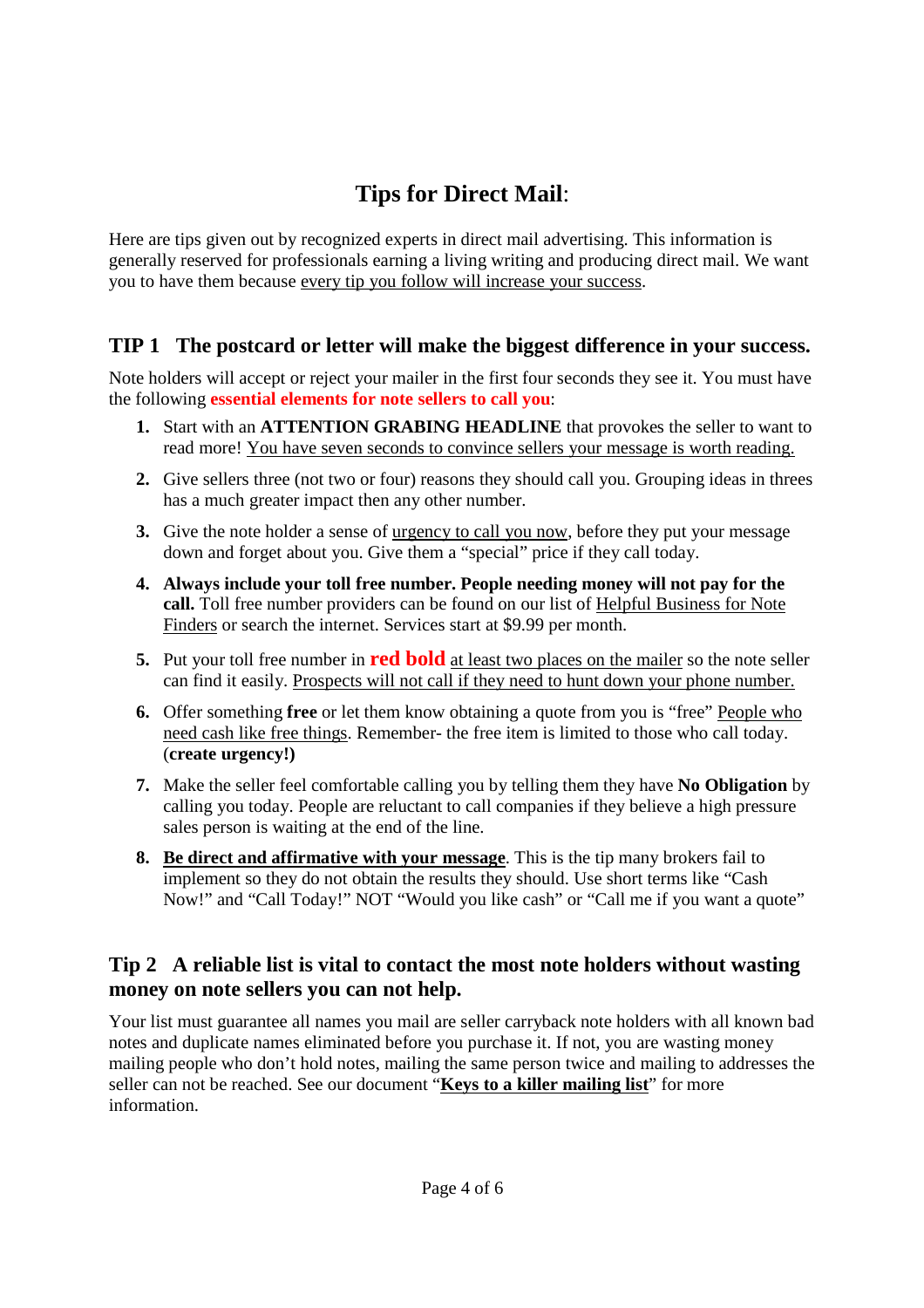#### **TIP 3 The more sellers you contact, the more predictable your results.**

Marketing professionals live by the "law of large numbers". This means the larger the number (of note sellers mailed) the more likely your results will be consistent and predictable.

Successful brokers understand, even with the best list and best marketing material there remains an element of "luck" as well as skill getting their message in the prospect's mind at the moment the note holder must sell their note. By contacting larger numbers of prospects, you increase the odds you will consistently "hit" those who are prime candidates to sell their note.

A simplistic example would be if two note brokers each entered a lottery where they had 100,000 ping pong balls, and 100 balls (1 out of every 1000) were winners. If each broker randomly drew 1000 balls they would expect to have one winning number. However, because such a small number of balls were sampled, their results can deviate wildly from the expected results. It is **equally likely** one broker picked two winners and while the second broker got none. It is also possible that if they each randomly drew another 1000 balls the results could repeat themselves giving the first broker four winners while the second broker still has none.

As the number of balls drawn becomes larger, each broker's results will gravitate toward the average of drawing 1 in 1000 winners. If each broker drew 10,000 balls, each would likely experience between 8 and 12 winners. If 30,000 balls were drawn, the number of winners would very likely fall between 29 and 31 winners. As the number of balls draw becomes larger, the closer the results will turn toward drawing 1 winner in every 1000 balls.

## **TIP 4 BE TRUSTWORTHY!**

The seller is entrusting you to handle a transaction worth thousands of dollars even though they never met you. Most of the time, their life savings is tied up in the note and **they will not call if they don't believe you can handle them professionally**. Your postcard or letter must make the note holder feel you are a professional that can be trusted. Note holders must trust you as much as the bank down the street.

### **TIP 5 Change your mailer if you do not receive a 1% response rate.**

Never fall into the trap believing you designed the perfect letter or postcard. A 1% response is respectable when you start to mail but you need to experiment with different formats, headlines and offers until you find a formula that approaches 2%. Less then a 1% response rate on a guaranteed list indicates the seller is not responding to your message.

### **TIP 6 Mail your best note holders more then once.**

While any note holder may want to sell their note and should receive your message, spend your marketing dollars wisely by putting your message in front of your best note holders two or three times so you are more likely to have your name and phone number when they need to sell their note. A good marketing list will make it easy to determine who the best note holders are.